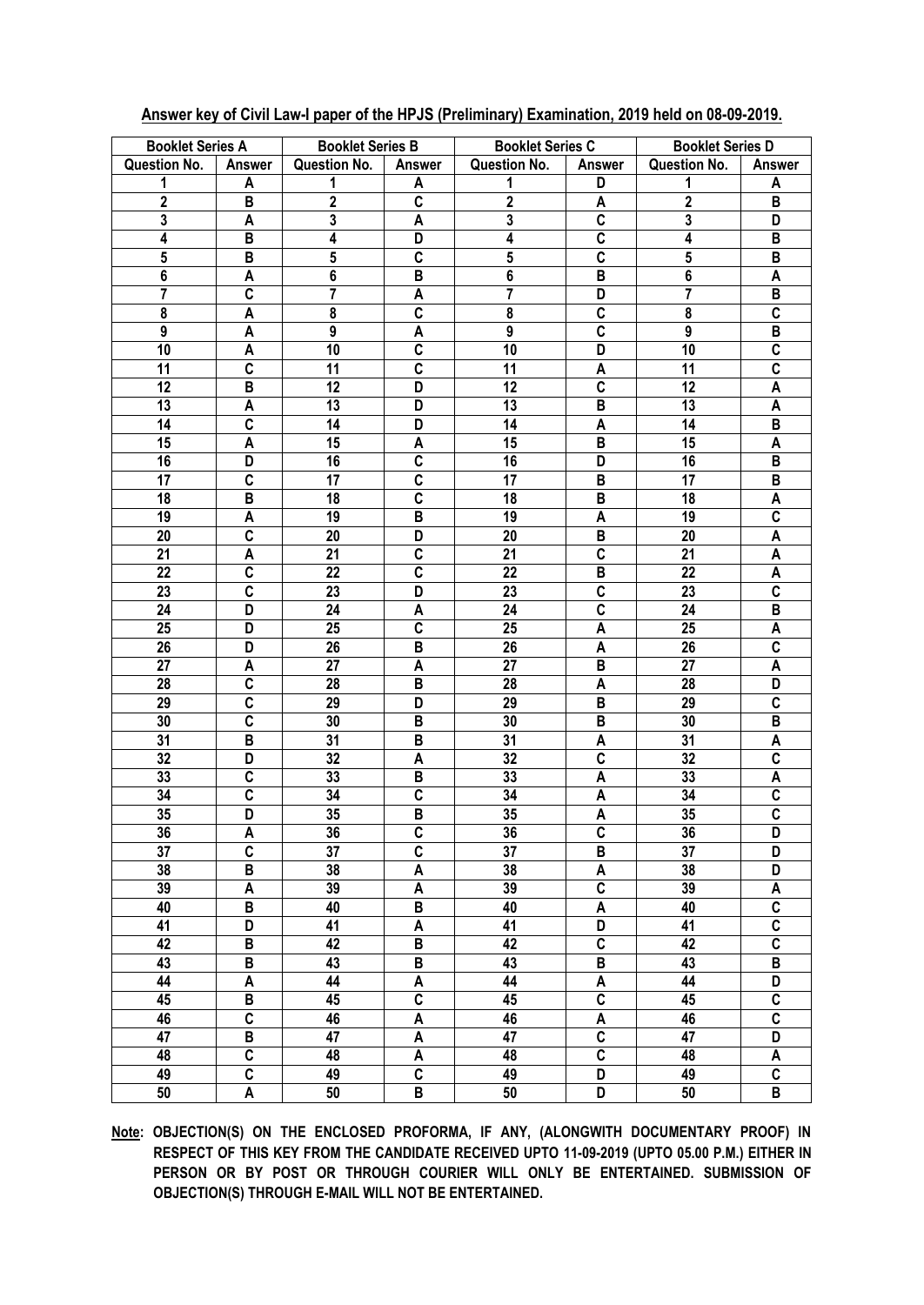| <b>Booklet Series A</b> |                         | <b>Booklet Series B</b> |                         | <b>Booklet Series C</b> |                           | <b>Booklet Series D</b> |                         |
|-------------------------|-------------------------|-------------------------|-------------------------|-------------------------|---------------------------|-------------------------|-------------------------|
| Question No.            | <b>Answer</b>           | <b>Question No.</b>     | Answer                  | Question No.            | <b>Answer</b>             | <b>Question No.</b>     | <b>Answer</b>           |
| 1                       | A                       | 1                       | A                       | 1                       | В                         | 1                       | B                       |
| $\overline{2}$          | C                       | $\mathbf{2}$            | B                       | $\mathbf{2}$            | D                         | $\mathbf{2}$            | B                       |
| $\mathbf 3$             | C                       | $\mathbf 3$             | C                       | $\mathbf 3$             | C                         | $\mathbf 3$             | C                       |
| 4                       | D                       | 4                       | A                       | 4                       | A                         | 4                       | A                       |
| ${\bf 5}$               | B                       | $5\phantom{.0}$         | D                       | 5                       | B                         | ${\bf 5}$               | D                       |
| $\bf 6$                 | B                       | $\bf 6$                 | B                       | 6                       | C                         | $\bf 6$                 | B                       |
| 7                       | A                       | 7                       | B                       | 7                       | A                         | 7                       | D                       |
| 8                       | C                       | 8                       | A                       | 8                       | C                         | 8                       | A                       |
| 9                       | D                       | $\boldsymbol{9}$        | C                       | $\boldsymbol{9}$        | D                         | 9                       | $\mathbf c$             |
| 10                      | B                       | 10                      | B                       | 10                      | D                         | 10                      | A                       |
| 11                      | D                       | 11                      | D                       | 11                      | B                         | 11                      | A                       |
| 12                      | B                       | 12                      | A                       | 12                      | A                         | 12                      | C                       |
| 13                      | A                       | 13                      | A                       | 13                      | A                         | 13                      | A                       |
| 14                      | B                       | 14                      | B                       | 14                      | B                         | 14                      | $\overline{\mathbf{c}}$ |
| 15                      | C                       | 15                      | D                       | 15                      | B                         | 15                      | $\mathbf c$             |
| 16                      | A                       | 16                      | C                       | 16                      | C                         | 16                      | D                       |
| 17                      | D                       | 17                      | A                       | 17                      | A                         | 17                      | B                       |
| 18                      | B                       | 18                      | B                       | 18                      | D                         | 18                      | $\, {\bf B}$            |
| 19                      | B                       | 19                      | $\overline{\mathsf{c}}$ | 19                      | B                         | 19                      | A                       |
| 20                      | A                       | 20                      | A                       | 20                      | D                         | 20                      | $\overline{\mathbf{c}}$ |
| 21                      | $\overline{\mathbf{c}}$ | 21                      | $\overline{\mathsf{c}}$ | 21                      | A                         | 21                      | D                       |
| 22                      | B                       | 22                      | D                       | 22                      | $\overline{\mathfrak{c}}$ | 22                      | B                       |
| 23                      | D                       | 23                      | D                       | 23                      | A                         | 23                      | D                       |
| 24                      | A                       | 24                      | B                       | 24                      | A                         | 24                      | B                       |
| 25                      | A                       | 25                      | A                       | 25                      | $\overline{\mathfrak{c}}$ | 25                      | A                       |
| 26                      | B                       | 26                      | A                       | 26                      | A                         | 26                      | B                       |
| 27                      | D                       | 27                      | B                       | 27                      | $\overline{\mathfrak{c}}$ | 27                      | $\overline{\mathbf{c}}$ |
| 28                      | $\overline{\mathbf{c}}$ | 28                      | B                       | 28                      | $\overline{\mathsf{c}}$   | 28                      | A                       |
| 29                      | A                       | 29                      | $\overline{\mathsf{c}}$ | 29                      | D                         | 29                      | D                       |
| 30                      | B                       | 30                      | A                       | 30                      | B                         | 30                      | B                       |
| 31                      | $\overline{\mathbf{c}}$ | 31                      | D                       | 31                      | B                         | 31                      | B                       |
| 32                      | A                       | 32                      | B                       | 32                      | A                         | 32                      | A                       |
| 33                      | C                       | 33                      | D                       | 33                      | C                         | 33                      | C                       |
| 34                      | D                       | 34                      | A                       | 34                      | D                         | 34                      | B                       |
| 35                      | D                       | 35                      | $\overline{\mathbf{c}}$ | 35                      | B                         | 35                      | D                       |
| 36                      | В                       | 36                      | A                       | 36                      | D                         | 36                      | A                       |
| 37                      | Α                       | 37                      | A                       | 37                      | В                         | 37                      | A                       |
| 38                      | A                       | 38                      | C                       | 38                      | A                         | 38                      | В                       |
| 39                      | B                       | 39                      | Α                       | 39                      | В                         | 39                      | D                       |
| 40                      | В                       | 40                      | $\overline{\mathbf{c}}$ | 40                      | $\overline{c}$            | 40                      | C                       |
| 41                      | C                       | 41                      | $\overline{\mathbf{c}}$ | 41                      | A                         | 41                      | A                       |
| 42                      | A                       | 42                      | D                       | 42                      | D                         | 42                      | B                       |
| 43                      | D                       | 43                      | B                       | 43                      | В                         | 43                      | $\overline{c}$          |
| 44                      | B                       | 44                      | В                       | 44                      | B                         | 44                      | A                       |
| 45                      | D                       | 45                      | A                       | 45                      | A                         | 45                      | $\overline{c}$          |
| 46                      | A                       | 46                      | $\overline{\mathbf{c}}$ | 46                      | $\overline{c}$            | 46                      | D                       |
| 47                      | C                       | 47                      | D                       | 47                      | В                         | 47                      | D                       |
| 48                      | A                       | 48                      | В                       | 48                      | D                         | 48                      | B                       |
| 49                      | A                       | 49                      | D                       | 49                      | A                         | 49                      | A                       |
| 50                      | $\overline{\mathsf{c}}$ | $50\,$                  | B                       | $50\,$                  | A                         | 50                      | A                       |
|                         |                         |                         |                         |                         |                           |                         |                         |

## **Answer key of Civil Law-II paper of the HPJS (Preliminary) Examination, 2019 held on 08-09-2019.**

**Note: OBJECTION(S) ON THE ENCLOSED PROFORMA, IF ANY, (ALONGWITH DOCUMENTARY PROOF) IN RESPECT OF THIS KEY FROM THE CANDIDATE RECEIVED UPTO 11-09-2019 (UPTO 5.00 P.M.) EITHER IN PERSON OR BY POST OR THROUGH COURIER WILL ONLY BE ENTERTAINED. SUBMISSION OF OBJECTION(S) THROUGH E-MAIL WILL NOT BE ENTERTAINED.**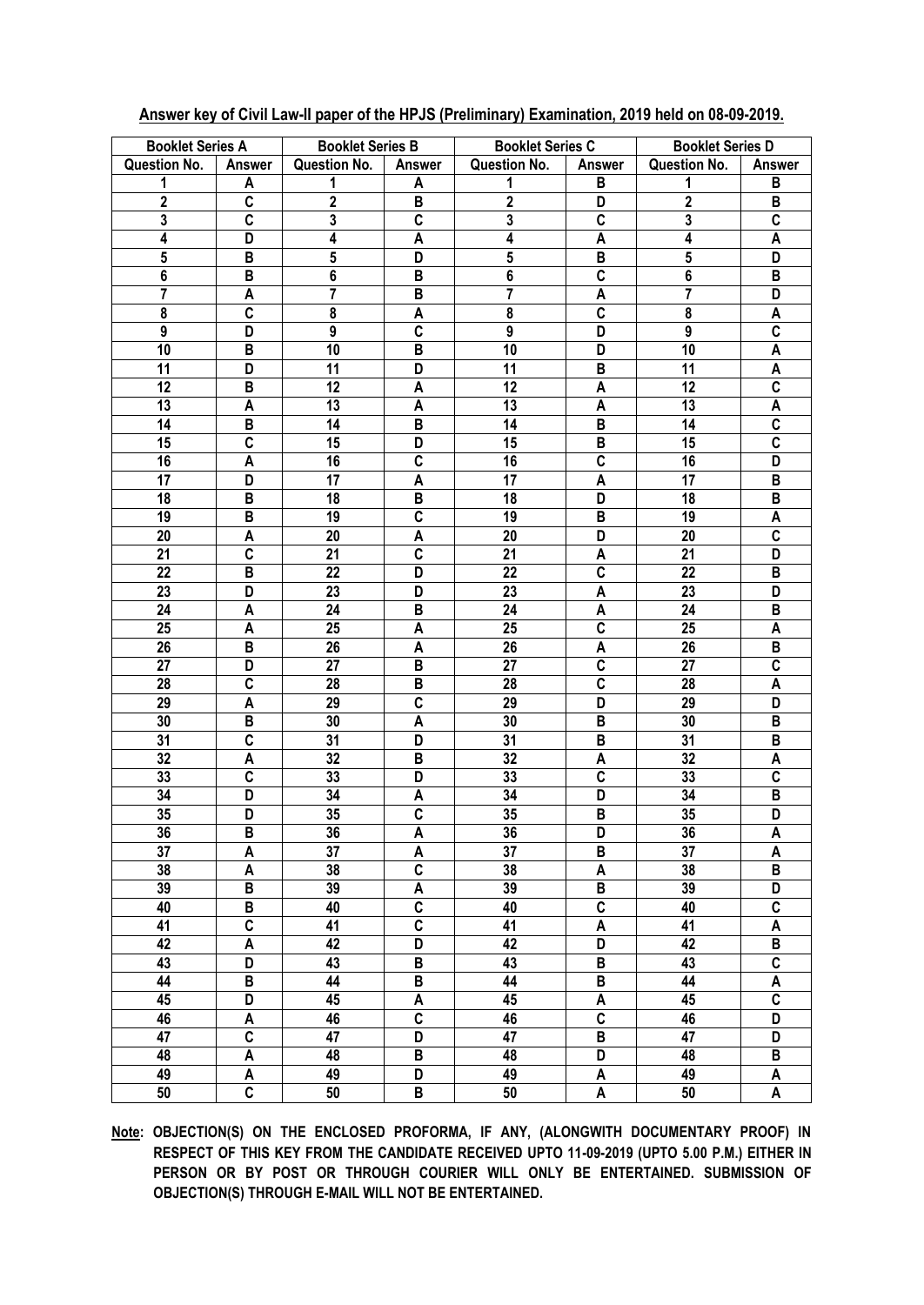| <b>Booklet Series A</b> |                         | <b>Booklet Series B</b> |                         | <b>Booklet Series C</b> |                         | <b>Booklet Series D</b> |                         |
|-------------------------|-------------------------|-------------------------|-------------------------|-------------------------|-------------------------|-------------------------|-------------------------|
| <b>Question No.</b>     | <b>Answer</b>           | <b>Question No.</b>     | Answer                  | Question No.            | <b>Answer</b>           | <b>Question No.</b>     | <b>Answer</b>           |
| 1                       | B                       | 1                       | C                       | 1                       | A                       | 1                       | A                       |
| $\overline{2}$          | A                       | $\mathbf{2}$            | D                       | $\boldsymbol{2}$        | B                       | $\mathbf{2}$            | C                       |
| $\mathbf 3$             | D                       | $\mathbf 3$             | B                       | $\mathbf 3$             | C                       | $\mathbf 3$             | C                       |
| 4                       | B                       | 4                       | C                       | 4                       | C                       | 4                       | C                       |
| ${\bf 5}$               | D                       | $5\phantom{.0}$         | C                       | 5                       | B                       | ${\bf 5}$               | A                       |
| $\bf 6$                 | B                       | $\bf 6$                 | B                       | 6                       | C                       | $\bf 6$                 | B                       |
| 7                       | C                       | 7                       | C                       | 7                       | A                       | 7                       | B                       |
| 8                       | C                       | $\bf 8$                 | D                       | 8                       | B                       | 8                       | B                       |
| 9                       | A                       | $\boldsymbol{9}$        | B                       | $\boldsymbol{9}$        | D                       | 9                       | A                       |
| 10                      | D                       | 10                      | C                       | 10                      | D                       | 10                      | A                       |
| 11                      | C                       | 11                      | B                       | 11                      | D                       | 11                      | B                       |
| 12                      | A                       | 12                      | A                       | 12                      | A                       | 12                      | B                       |
| 13                      | C                       | 13                      | A                       | 13                      | B                       | 13                      | B                       |
| 14                      | D                       | 14                      | A                       | 14                      | A                       | 14                      | A                       |
| 15                      | B                       | 15                      | B                       | 15                      | C                       | 15                      | D                       |
| 16                      | C                       | 16                      | C                       | 16                      | C                       | 16                      | B                       |
| 17                      | C                       | 17                      | $\overline{\mathbf{c}}$ | 17                      | C                       | 17                      | D                       |
| 18                      | $\, {\bf B}$            | 18                      | B                       | 18                      | A                       | 18                      | B                       |
| 19                      | $\overline{\mathsf{c}}$ | 19                      | $\overline{\mathsf{c}}$ | 19                      | B                       | 19                      | $\overline{\mathbf{c}}$ |
| 20                      | D                       | 20                      | A                       | 20                      | B                       | 20                      | $\overline{\mathbf{c}}$ |
| 21                      | B                       | 21                      | B                       | 21                      | B                       | 21                      | A                       |
| 22                      | $\overline{\mathbf{c}}$ | 22                      | D                       | 22                      | A                       | 22                      | D                       |
| 23                      | B                       | 23                      | D                       | 23                      | A                       | 23                      | $\mathbf c$             |
| 24                      | A                       | 24                      | D                       | 24                      | B                       | 24                      | A                       |
| 25                      | A                       | 25                      | A                       | 25                      | B                       | 25                      | $\overline{\mathbf{c}}$ |
| 26                      | A                       | 26                      | B                       | 26                      | B                       | 26                      | D                       |
| 27                      | B                       | 27                      | A                       | 27                      | A                       | 27                      | B                       |
| 28                      | $\overline{\mathbf{c}}$ | 28                      | $\overline{\mathsf{c}}$ | 28                      | D                       | 28                      | $\overline{\mathbf{c}}$ |
| 29                      | $\overline{\mathbf{c}}$ | 29                      | $\overline{\mathsf{c}}$ | 29                      | B                       | 29                      | $\overline{\mathsf{c}}$ |
| 30                      | B                       | 30                      | $\overline{\mathsf{c}}$ | 30                      | D                       | 30                      | B                       |
| 31                      | $\overline{\mathbf{c}}$ | 31                      | A                       | 31                      | B                       | 31                      | $\overline{\mathbf{c}}$ |
| 32                      | A                       | 32                      | B                       | 32                      | C                       | 32                      | D                       |
| 33                      | В                       | 33                      | B                       | 33                      | $\overline{\mathbf{c}}$ | 33                      | B                       |
| 34                      | D                       | 34                      | B                       | 34                      | A                       | 34                      | C                       |
| 35                      | D                       | 35                      | Α                       | 35                      | D                       | 35                      | B                       |
| 36                      | D                       | 36                      | A                       | 36                      | C                       | 36                      | A                       |
| 37                      | A                       | 37                      | B                       | 37                      | A                       | 37                      | A                       |
| 38                      | B                       | 38                      | В                       | 38                      | $\overline{\mathbf{c}}$ | 38                      | A                       |
| 39                      | A                       | 39                      | В                       | 39                      | D                       | 39                      | B                       |
| 40                      | C                       | 40                      | A                       | 40                      | В                       | 40                      | C                       |
| 41                      | C                       | 41                      | D                       | 41                      | $\overline{c}$          | 41                      | $\overline{c}$          |
| 42                      | $\overline{c}$          | 42                      | В                       | 42                      | $\overline{c}$          | 42                      | В                       |
| 43                      | A                       | 43                      | D                       | 43                      | В                       | 43                      | $\overline{c}$          |
| 44                      | B                       | 44                      | B                       | 44                      | $\overline{c}$          | 44                      | A                       |
| 45                      | B                       | 45                      | C                       | 45                      | D                       | 45                      | B                       |
| 46                      | В                       | 46                      | $\overline{\mathbf{c}}$ | 46                      | B                       | 46                      | D                       |
| 47                      | A                       | 47                      | A                       | 47                      | C                       | 47                      | D                       |
| 48                      | A                       | 48                      | D                       | 48                      | B                       | 48                      | D                       |
| 49                      | B                       | 49                      | C                       | 49                      | A                       | 49                      | A                       |
| 50                      | B                       | $50\,$                  | A                       | $50\,$                  | A                       | 50                      | B                       |

## Answer key of Criminal Law paper of the HPJS (Preliminary) Examination, 2019 held on 08-09-2019.

Note: OBJECTION(S) ON THE ENCLOSED PROFORMA, IF ANY, (ALONGWITH DOCUMENTARY PROOF) IN RESPECT OF THIS KEY FROM THE CANDIDATE RECEIVED UPTO 11-09-2019 (UPTO 5.00 P.M.) EITHER IN PERSON OR BY POST OR THROUGH COURIER WILL ONLY BE ENTERTAINED. SUBMISSION OF OBJECTION(S) THROUGH E-MAIL WILL NOT BE ENTERTAINED.